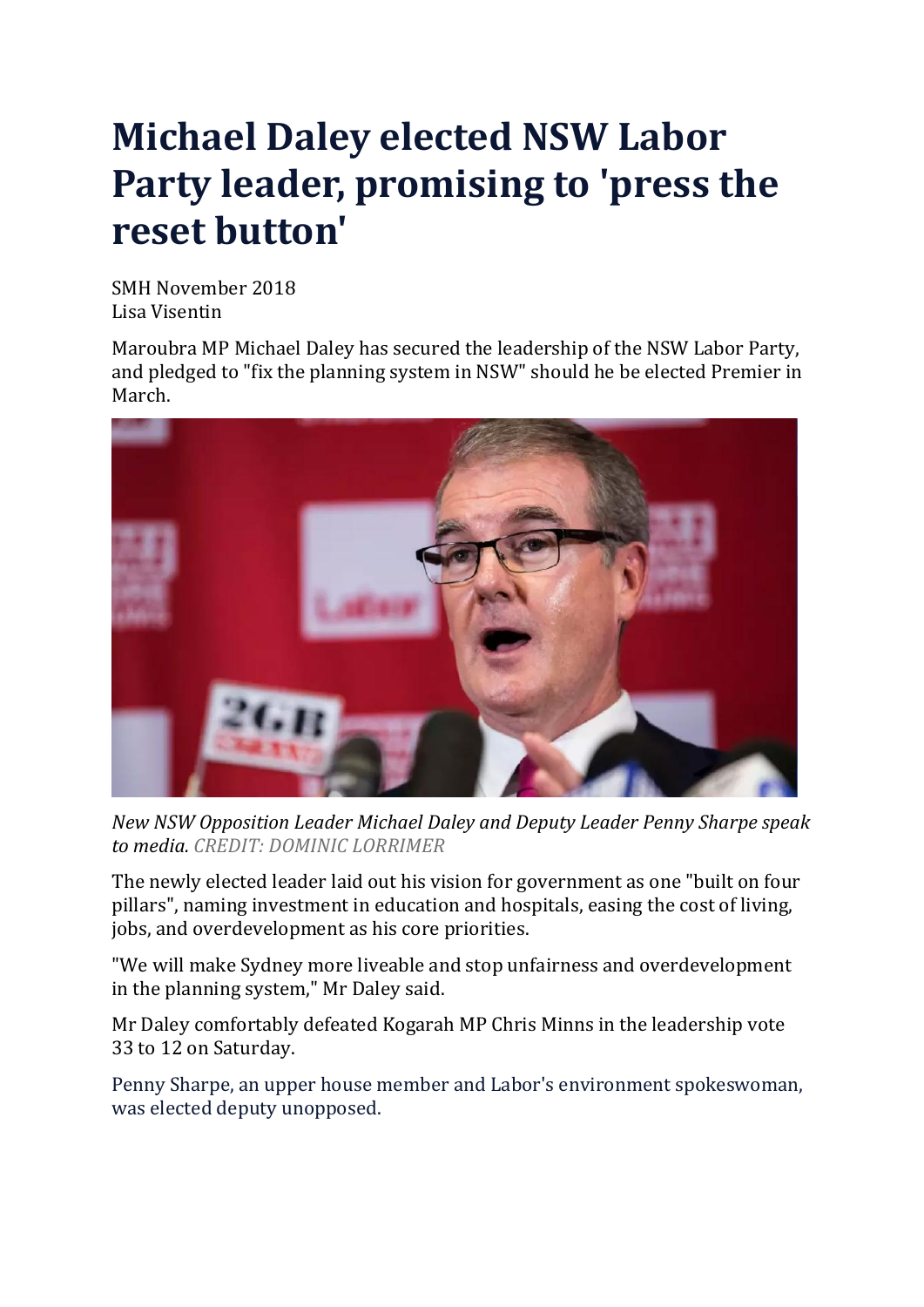Mr Daley addressed voters directly in his first press conference as Labor leader, promising to "press the reset button" in the wake of former leader Luke Foley's spectacular fall from grace.

"I'm not here to save the furniture. We are here to win the 2019 election," Mr Daley said.



*Michael Daley hugs his wife Christina after the NSW Labor party leadership ballot. CREDIT: DOMINIC LORRIMER*

With just four months until the state election, Mr Daley's speech resembled an election pitch. He declared there to be "something horribly wrong at the heart" of the NSW Liberal government, describing his opponents as "a government of bankers, by bankers, for bankers."

The Berejiklian government was quick to launch its attack on Mr Daley as representative of NSW Labor's old guard, highlighting his erstwhile connections with corrupt former MPs Eddie Obeid and Ian Macdonald.

"This is just recycled state Labor," said senior NSW minister Brad Hazard.

"The new leader of the state Labor sat in the caucus room with Eddie Obeid and around the cabinet table with Ian Macdonald. He was part of the team that spent half a billion on light rail that never got built, sacked 2000 nurses and closed schools across the state."

Ms Sharpe said environmental issues would be "core business" for the Labor party in the lead up to the March election.

"We have to save our environment," Ms Sharpe said, naming climate change and land-clearing issues as key priorities.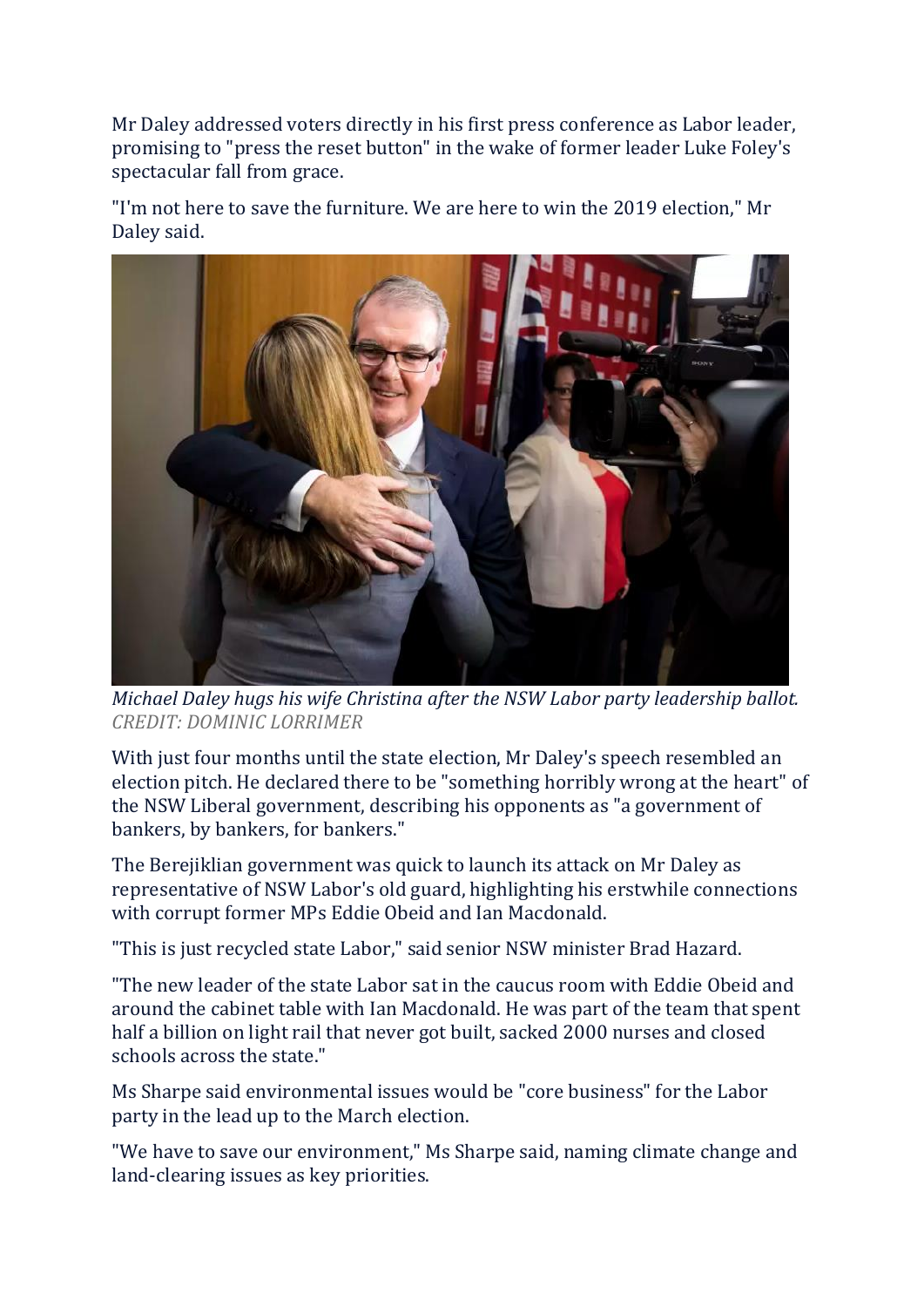

*Michael Daley and his new Deputy Leader Penny Sharpe leave the NSW Labor party leadership ballot. CREDIT: DOMINIC LORRIMER*

Mr Minns congratulated his opponent as he exited the caucus room after the vote.

"It's a great day for Michael. I know he's going to be the next Premier of NSW. I'm convinced of that," Mr Minns said.

Mr Daley is from the Labor "right" faction and has held a range of ministry and shadow ministry positions since he was elected to NSW Parliament in 2005, when he replaced former Premier Bob Carr in the seat of Maroubra.

He has held the shadow planning portfolio since March 2016.

Upper house backbencher John Graham, who is from the same left faction as Mr Foley, is a leading contender to be promoted to shadow cabinet.

The leadership contest was triggered by Mr Foley's resignation on Thursday, after ABC journalist Ashleigh Raper released a [statement](https://www.smh.com.au/link/follow-20170101-p50erf) in which she said he had put his hand down her underwear at a Christmas party in November 2016.

Mr Foley denied the allegation and threatened to launch defamation proceedings in the Federal Court.

After initially vowing to stay on as the member for Auburn, he will now quit state politics altogether at the next election.

Rose Jackson, assistant general secretary of the NSW Labor Party, could be parachuted into the seat by the Labor Party's national executive in a bid to avoid a messy preselection process.